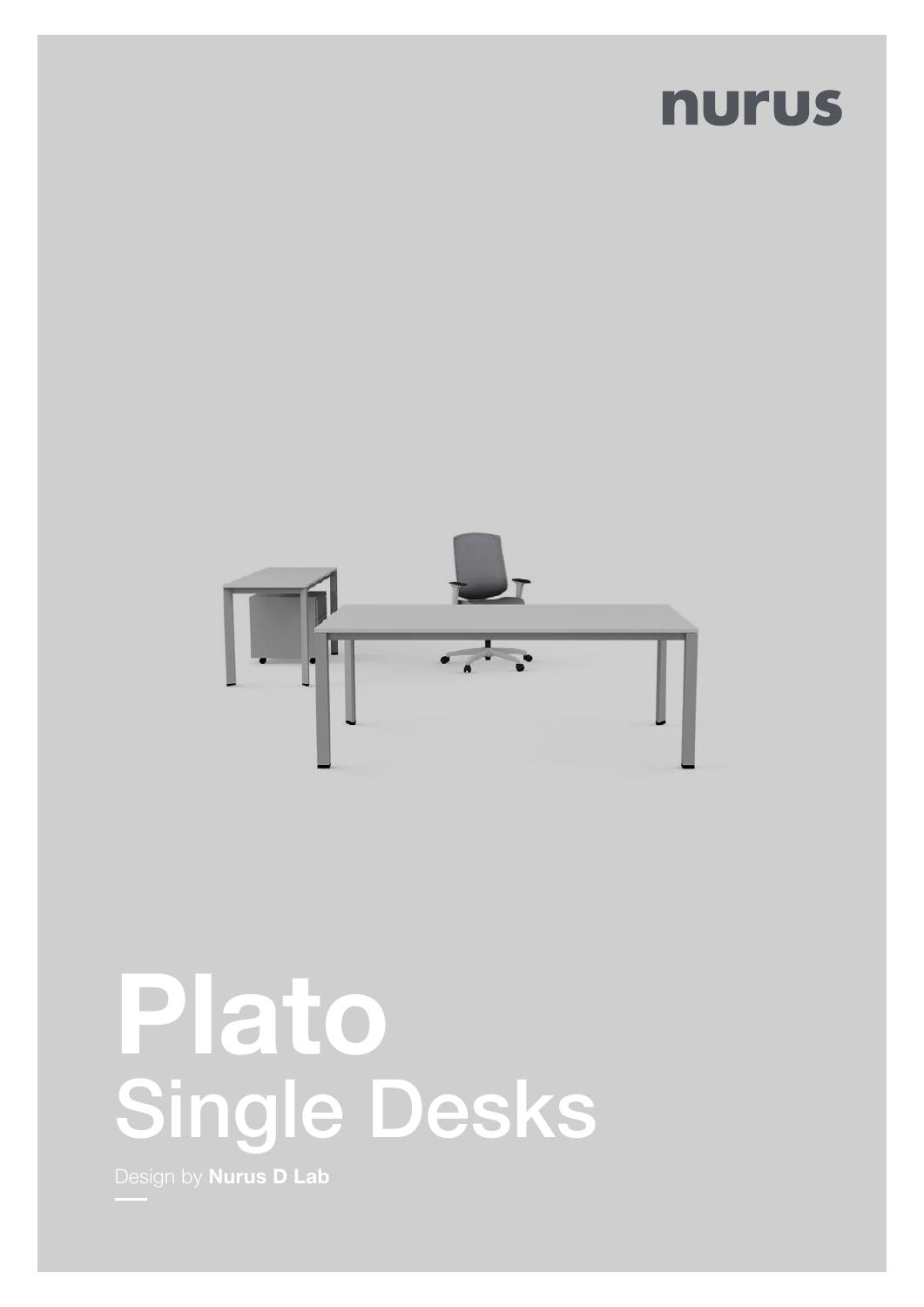## nurus

### Plato Single Desks

Plato single desks were designed for individual workspaces such as executive offices, unit managers, and home offices. Single desks can be preferred in three versions, all of which help you organize your workspace to suit your needs: single leg table, double leg table, and whatnot with nightstand for a leg. Featuring optional front panel choices, Plato single desks easily adapt to workspaces of different sizes.

In addition to individual workspaces, Plato single desks can also be utilized in social areas such as conference rooms and cafés. Cornered structure and modern design of Plato creates an assertive atmosphere.

#### Design by Nurus D Lab

Always up-to-date with science and technology, Nurus D-Lab designs products that are ahead of their time. Through human-centered observation, prototyping and in respect to trending needs and dreams, the team works diligently. Coming up with meaningful and reflective design solutions only marks the start of the process: From strategy to launch and support, D-Lab manages it all. Each detail is attended and tested through at the advanced level.

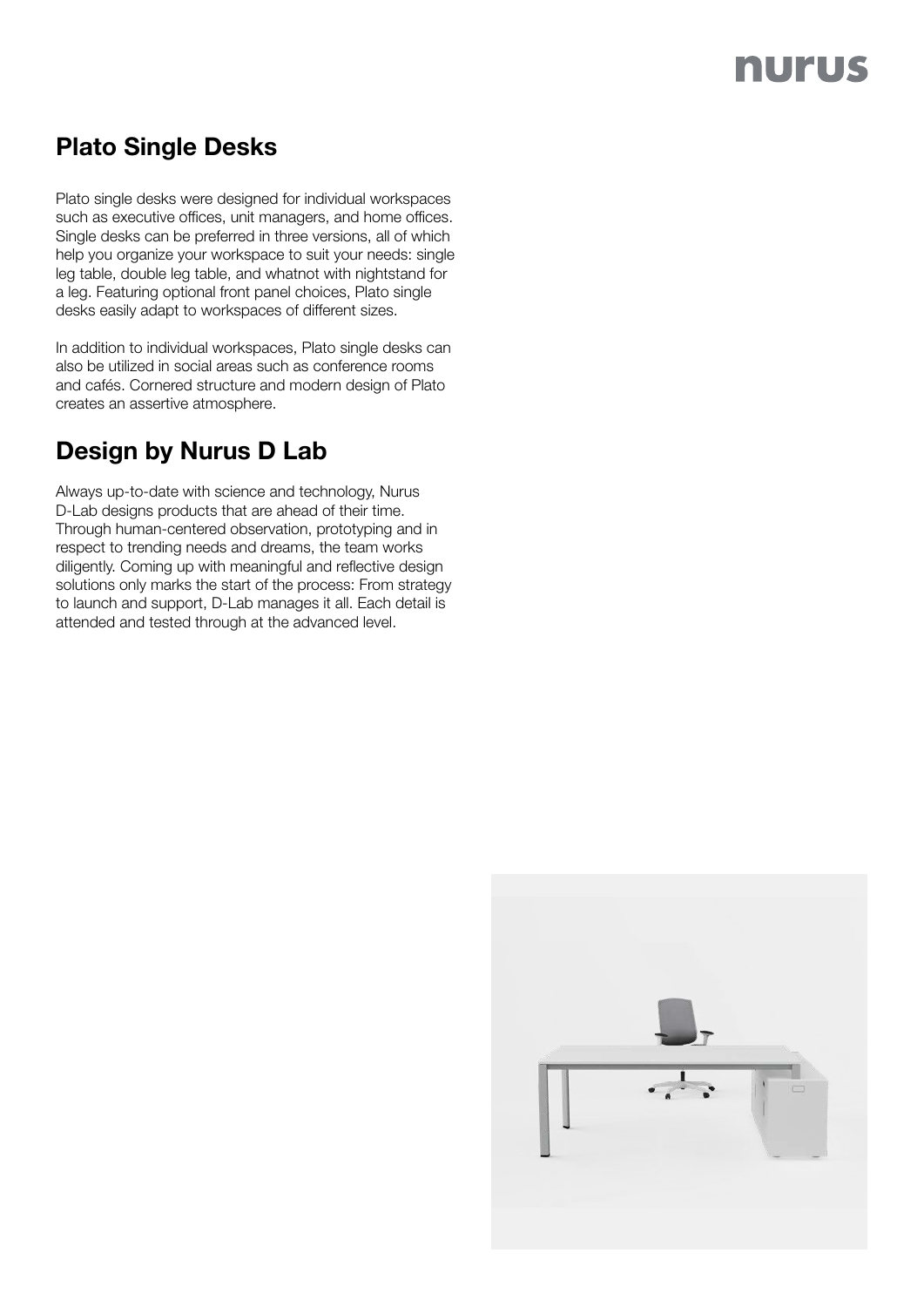

DIMENSIONS (mm)









W:60 cm Desk W:80 cm Desk with Single Leg W:80 cm Desk











W:100 cm Desk with Single Leg with Single Leg by M:60 cm Cabinet with Single Leg by M:60 cm Cabinet with





Commode Leg